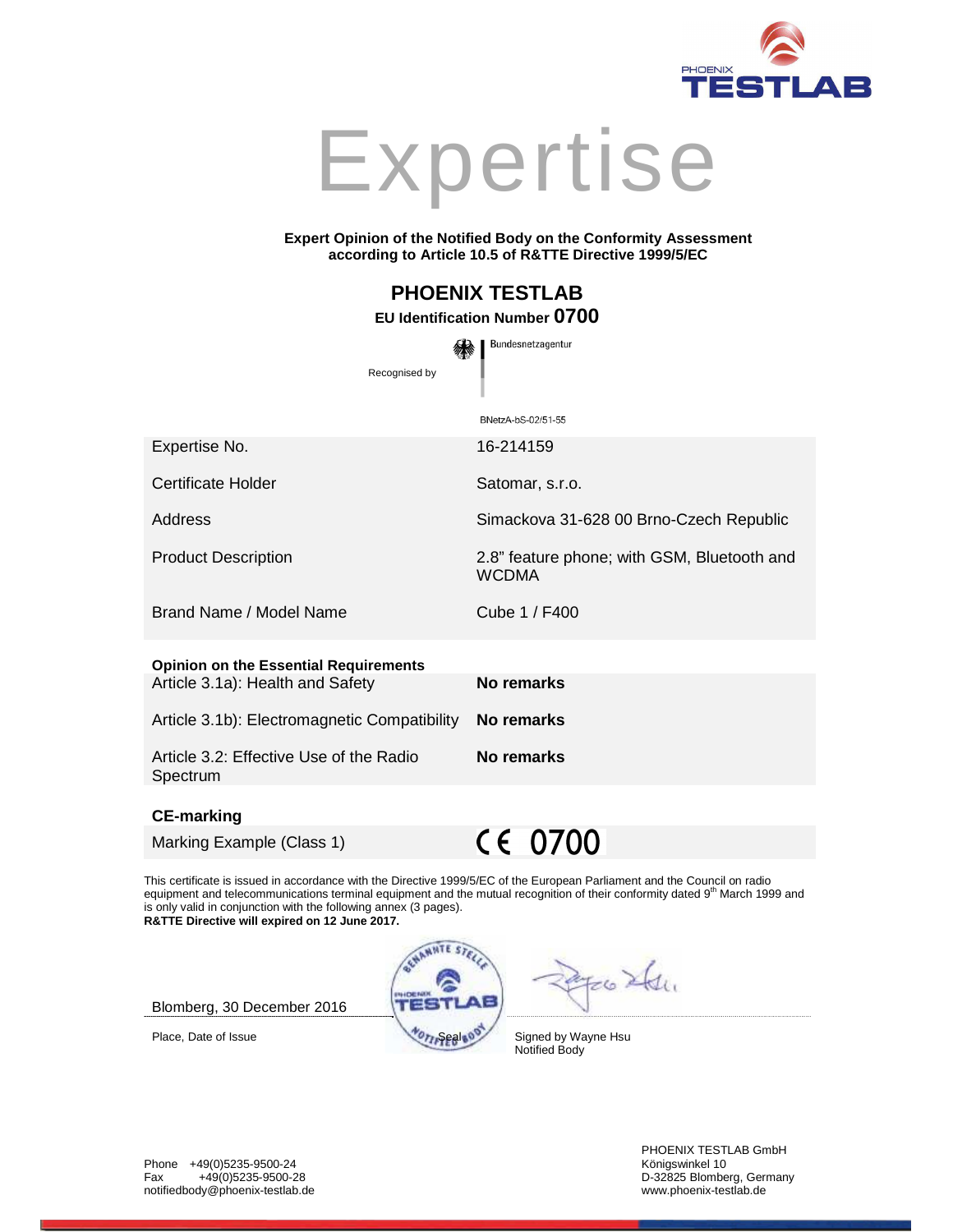## **Technical description**

| <b>Frequency Range</b>                         | GSM 850/900/1800/1900 MHz<br>Bluetooth: 2402 - 2480 MHz<br>UTRA FDD Band I/V |
|------------------------------------------------|------------------------------------------------------------------------------|
| <b>Transmitted Power</b>                       | Max. 2W / Max. 1W<br>Bluetooth: 1.19 dBm EIRP<br>UTRA FDD: 24 dBm            |
| Operational temperature range<br>Device        | -20 - 40 degree Celsius                                                      |
| Operational temperature range<br>Power adaptor | 40 degree Celsius                                                            |

# **Technical Construction File (TCF):**

**Technical documentation according to Annex II sub clause 4:** 

| <b>⊽</b> User Manual                             | ☑ Operational Description |  |
|--------------------------------------------------|---------------------------|--|
| $\boxdot$ Block Diagram                          | ☑ Circuit Diagram         |  |
| <b><math>\overline{M}</math></b> Parts Placement | <b>☑ PCB-Layout</b>       |  |
| $\nabla$ Parts List                              |                           |  |
|                                                  |                           |  |
| Hardware Version:                                | 509 mb v12                |  |
| Software Version:                                | MOCOR 13A W13.38 Release  |  |

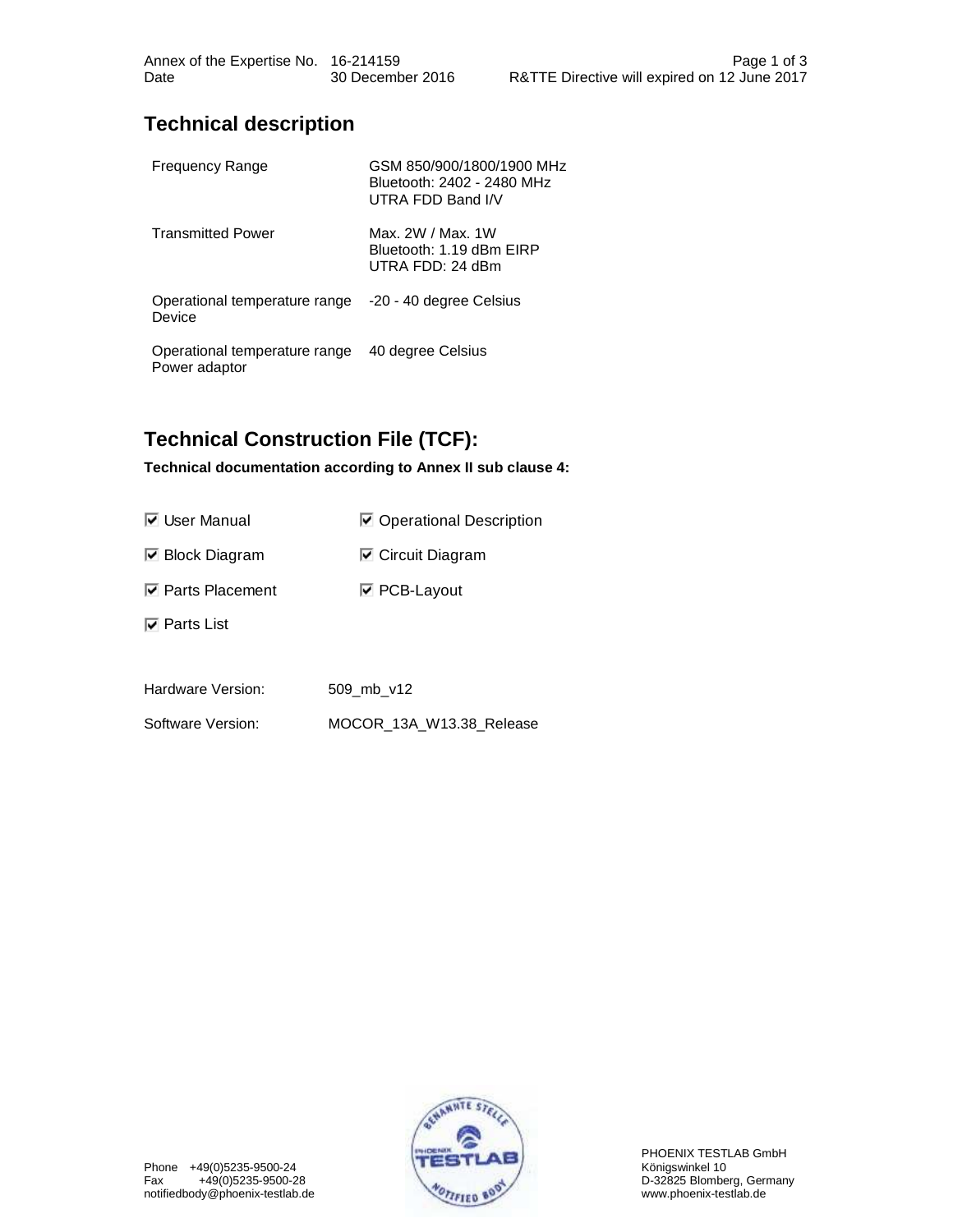Date 30 December 2016 R&TTE Directive will expired on 12 June 2017

### **Applied Standards and Test Reports**

| <b>Specification</b>                                                                          | Laboratory                                      | <b>Test Report Number</b>            |
|-----------------------------------------------------------------------------------------------|-------------------------------------------------|--------------------------------------|
| EN 60950-1:2006+A11:2009<br>+A1:2010+A12:2011+A2:2013                                         | Shenzhen Zhongjian Nanfang Testing<br>Co., Ltd. | CCISSA1510027801                     |
| EN 60950-1:2006+A11:2009<br>+A1:2010+A12:2011+A2:2013                                         | Waltek Services (Shenzhen) Co., Ltd             | WTS16S1267105S                       |
| EN 50332-1:2013<br>EN 50332-2:2013                                                            | Waltek Services (Shenzhen) Co., Ltd             | WTS16S1267105S-1<br>WTS16S1267105S-2 |
| EN 62471:2008                                                                                 | TÜV-Rheinland Taiwan Ltd.                       | 10031507 001                         |
| EN 50360:2001+A1:2012<br>EN 50566:2013<br>EN 62209-1:2006<br>EN 62209-2:2010<br>EN 62479:2010 | Waltek Services (Shenzhen) Co., Ltd             | WTS16S1267113E V1                    |
| EN 301 489-1 V1.9.2<br>EN 301 489-7 V1.3.1<br>EN 301 489-17 V2.2.1<br>EN 301 489-24 V1.5.1    | Waltek Services (Shenzhen) Co., Ltd             | WTS16S1267115E                       |
| EN 300 328 V1.9.1<br>EN 62479:2010                                                            | Waltek Services (Shenzhen) Co., Ltd             | WTS16S1267109-1E                     |
| EN 301 511 V12.1.1                                                                            | Waltek Services (Shenzhen) Co., Ltd             | WTS16S1267109-2E                     |
| EN 301 908-1 V7.1.1<br>EN 301 908-2 V7.1.1                                                    | Waltek Services (Shenzhen) Co., Ltd             | WTS16S1267109-3E                     |

#### **Further Documents**

EU Declaration of Conformity, 2 pages, 2016-12-08.



PHOENIX TESTLAB GmbH<br>Königswinkel 10 D-32825 Blomberg, Germany<br>www.phoenix-testlab.de